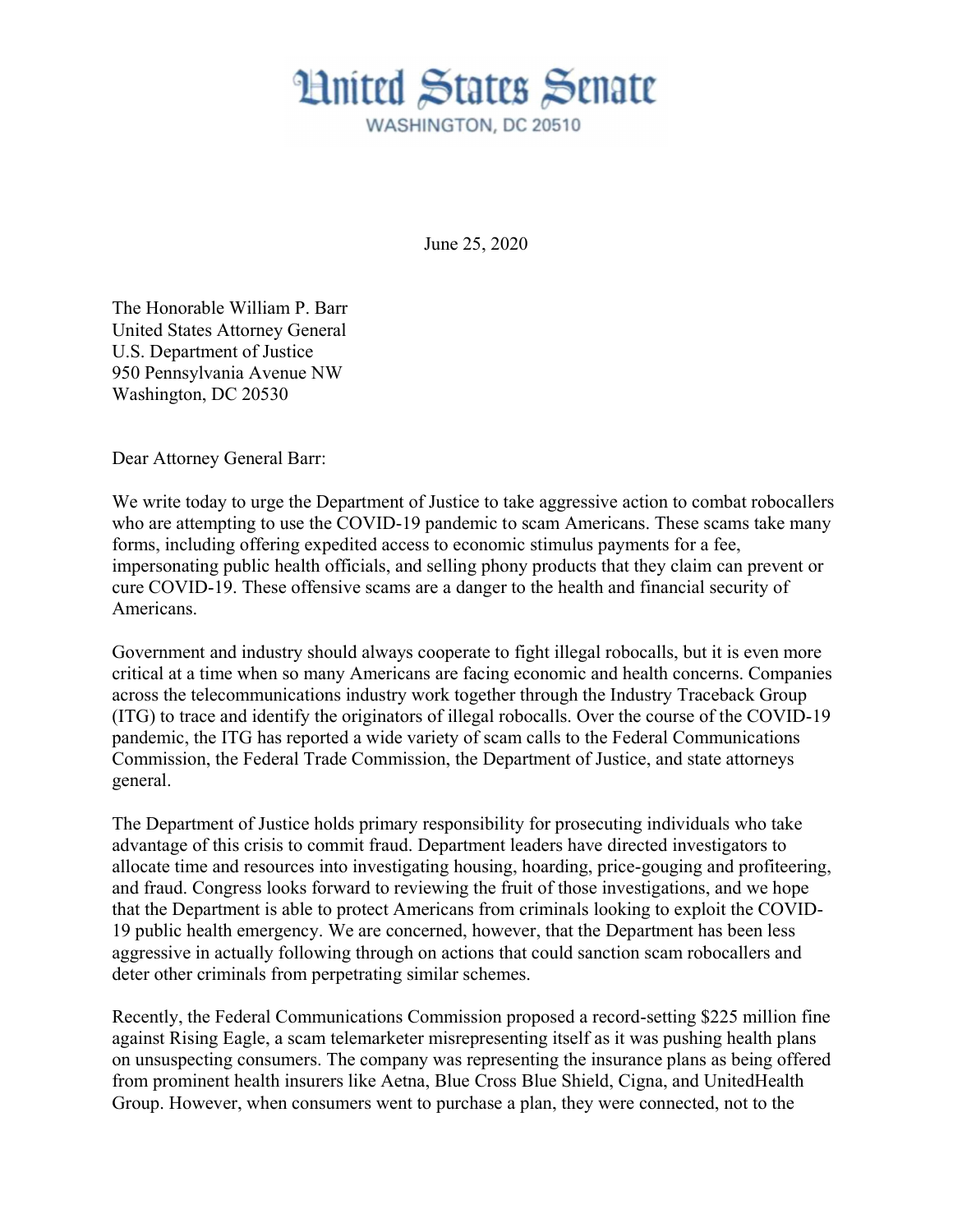advertised companies, but to Rising Eagle's clients who pushed their own health insurance plans on consumers.

While the allegations against Rising Eagle predate the current crisis, the victims continue to face the very real danger that they may lack adequate coverage as the COVID-19 virus continues to be a threat to the public. The Commission relies on the Department of Justice to collect fines against robocallers, and according to FCC Commissioner Jessica Rosenworcel, who cited a Wall Street Journal report,<sup>1</sup> a negligible amount of the hundreds of millions of dollars in FCC-levied fines against robocallers have been actually been collected by the Department of Justice.

This poor track record raises concerns that scammers using robocalls to deceive consumers and exploit anxiety associated with the COVID-19 public health emergency will be able to act without significant fear of reprisal, and never made to disgorge the ill-gotten proceeds of their fraud.

To further understand the Department's actions, we request a response to the following questions by July 30, 2020:

- 1. Does the Department have data on how many credible COVID-19-related fraud complaints have been reported to the National Center for Disaster Fraud (NCDF) Hotline? If yes, please provide a breakdown of the number, and if possible, information on the general types of COVID-19 related fraud that have been reported.
- 2. Has the Department received referrals or information from other federal or state agencies on COVID-19-related fraud, and if so, what has the Department done to address these cases?
- 3. Please describe any actions that you are taking with other relevant federal agencies, including the Internal Revenue Service, the Federal Trade Commission, and the Federal Communications Commission to combat COVID-19-related fraud.
- 4. Has the Department received referrals or information from the ITG on COVID-19 related fraud, and if so, what actions has the Department taken to address these cases?
- 5. Has the Department opened investigations into COVID-19 related fraud schemes yet, and furthermore, has the Department charged anyone in connection with COVID-19 fraud schemes yet?
- 6. What other actions has the Department taken to combat COVID-19 related fraud?
- 7. Will the Department commit to designating resources and personnel to collect any fine assessed by the FCC against Rising Eagle?
- 8. How many FCC-levied fines has the Department collected since January 21, 2017? How many dollars has the Department collected from FCC-levied fines since January 21, 2017? What barriers to collection are in place, and does the Department believe that it needs additional statutory authority to collect, or that relevant statutes need clarification or updating?

<sup>&</sup>lt;sup>1</sup> Sarah Krouse, The FCC Has Fined Robocallers \$208 Million. It's Collected \$6,790, Wall Street Journal (2019)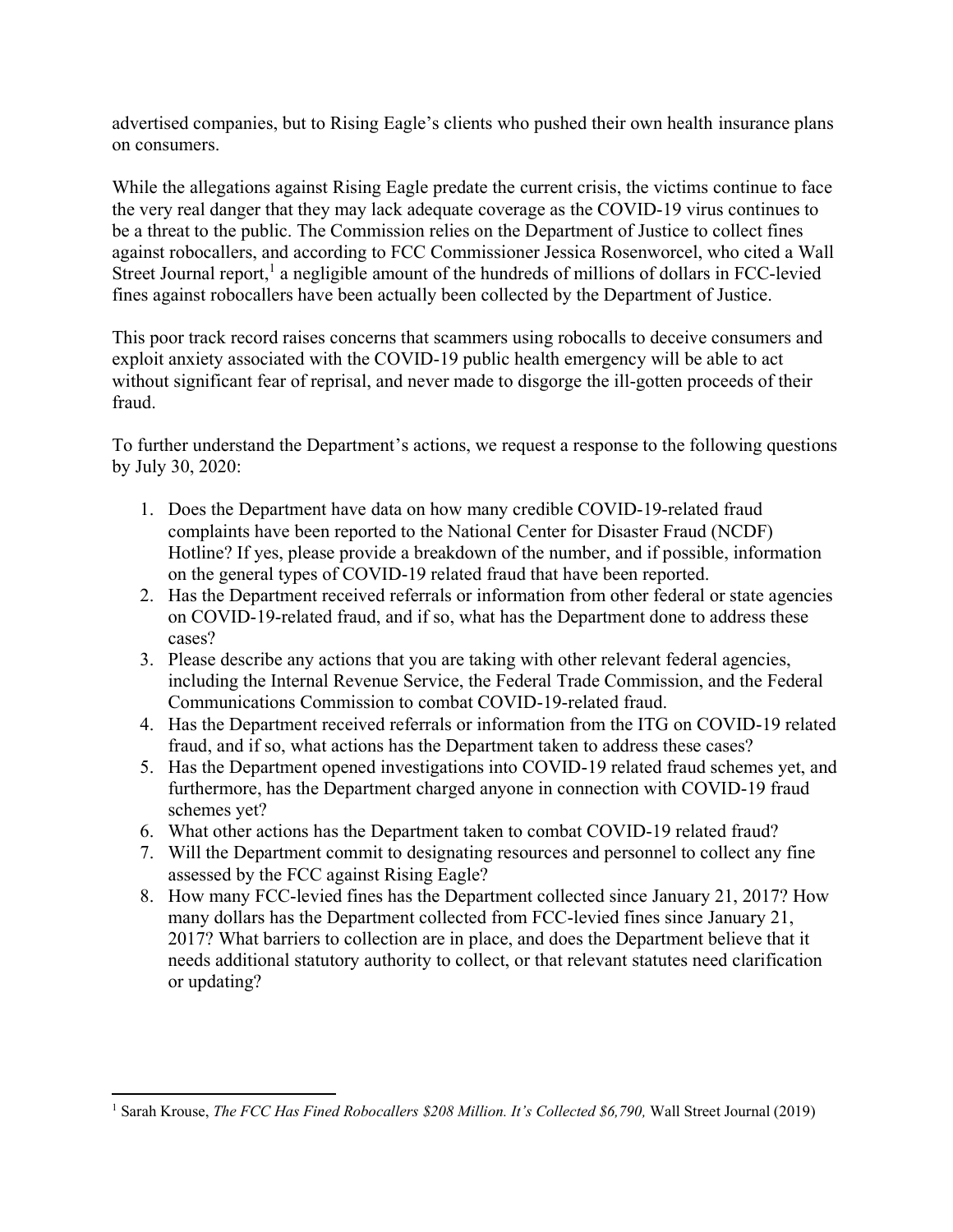9. To what extent is the Department responsible for the historical under-collection of fines levied by the Federal Communications Commission against scam telemarketers? Is additional direction needed from Congress to ensure that the Federal Communications Commission and the Department work closer together and actually recoup fines levied against telemarketers?

Thank you for your attention to this matter, and we look forward to your response.

Sincerely,

Meggie Hassan SI Thomas R. Carper

Margaret Wood Hassan Thomas R. Carper United States Senator United States Senator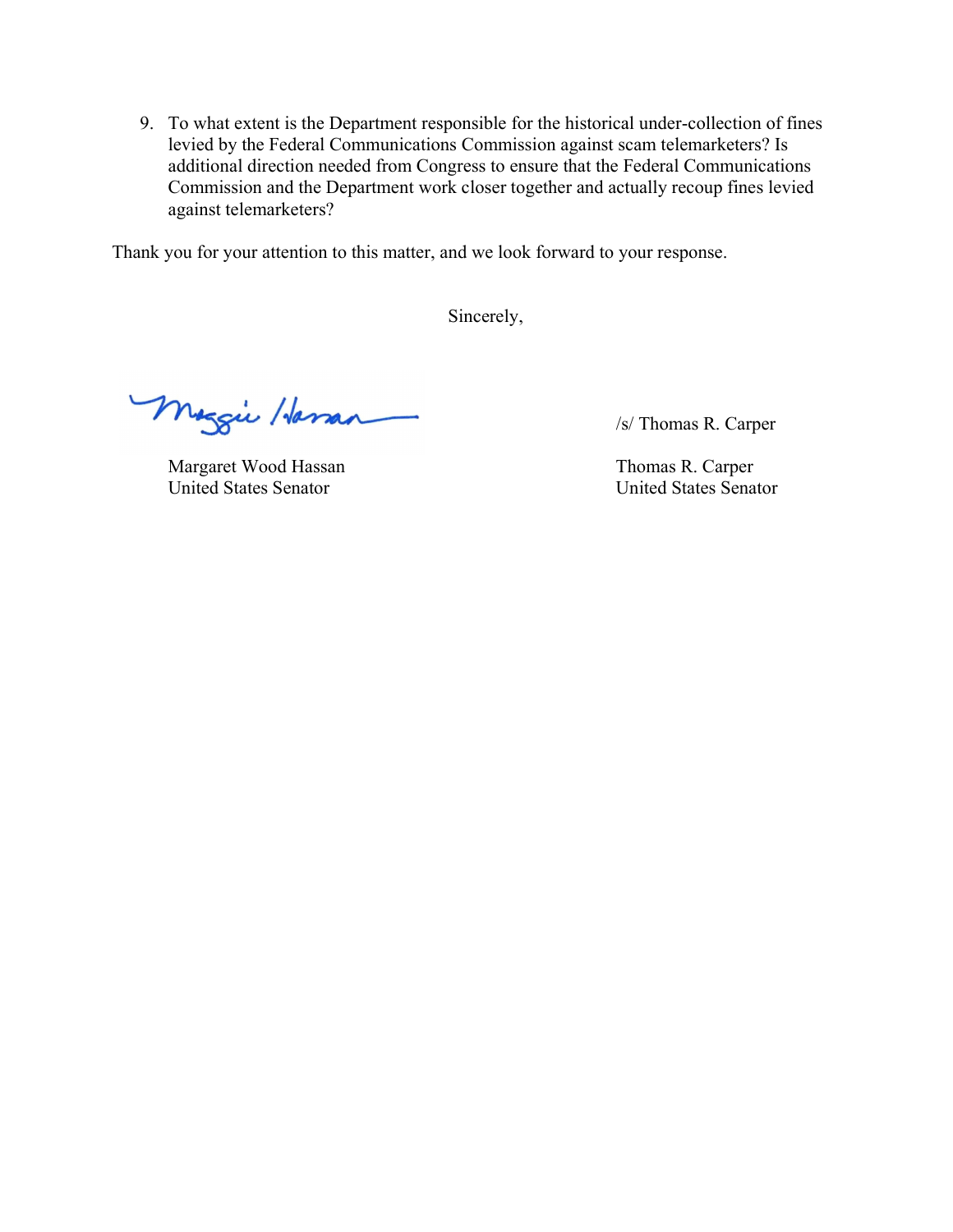June 25, 2020

The Honorable Ajit Pai Chairman Federal Communications Commission 445  $12<sup>th</sup>$  Street SW Washington, DC 20554

Dear Chairman Pai:

We write today to urge the Federal Communications Commission to take aggressive action to combat robocallers who are attempting to use the COVID-19 pandemic to scam Americans. These scams take many forms, including offering expedited access to economic stimulus payments for a fee, impersonating public health officials, and selling phony products that they claim can prevent or cure COVID-19. These offensive scams are a danger to the health and financial security of Americans.

Government and industry should always cooperate to fight illegal robocalls, but it is even more critical at a time when so many Americans are facing economic and health concerns. Companies across the telecommunications industry work together through the Industry Traceback Group (ITG) to trace and identify the originators of illegal robocalls. Over the course of the COVID-19 pandemic, the ITG has reported a wide variety of scam calls to the Federal Communications Commission, the Federal Trade Commission, the Department of Justice, and state attorneys general.

Recently, the Federal Communications Commission proposed a record-setting \$225 million fine against Rising Eagle, a scam telemarketer misrepresenting itself as it was pushing health plans on unsuspecting consumers. The company was representing the insurance plans as being offered from prominent health insurers like Aetna, Blue Cross Blue Shield, Cigna, and UnitedHealth Group. However, when consumers went to purchase a plan, they were connected, not the advertised companies, but to Rising Eagle's clients who pushed their own health plans on consumers.

While the allegations against Rising Eagle predate the current crisis, the victims continue to face the very real danger that they may lack adequate coverage as the COVID-19 virus continues to be a threat to the public. The Commission relies on the Department of Justice to collect fines against robocallers, and, according to FCC Commissioner Jessica Rosenworcel, who cited a Wall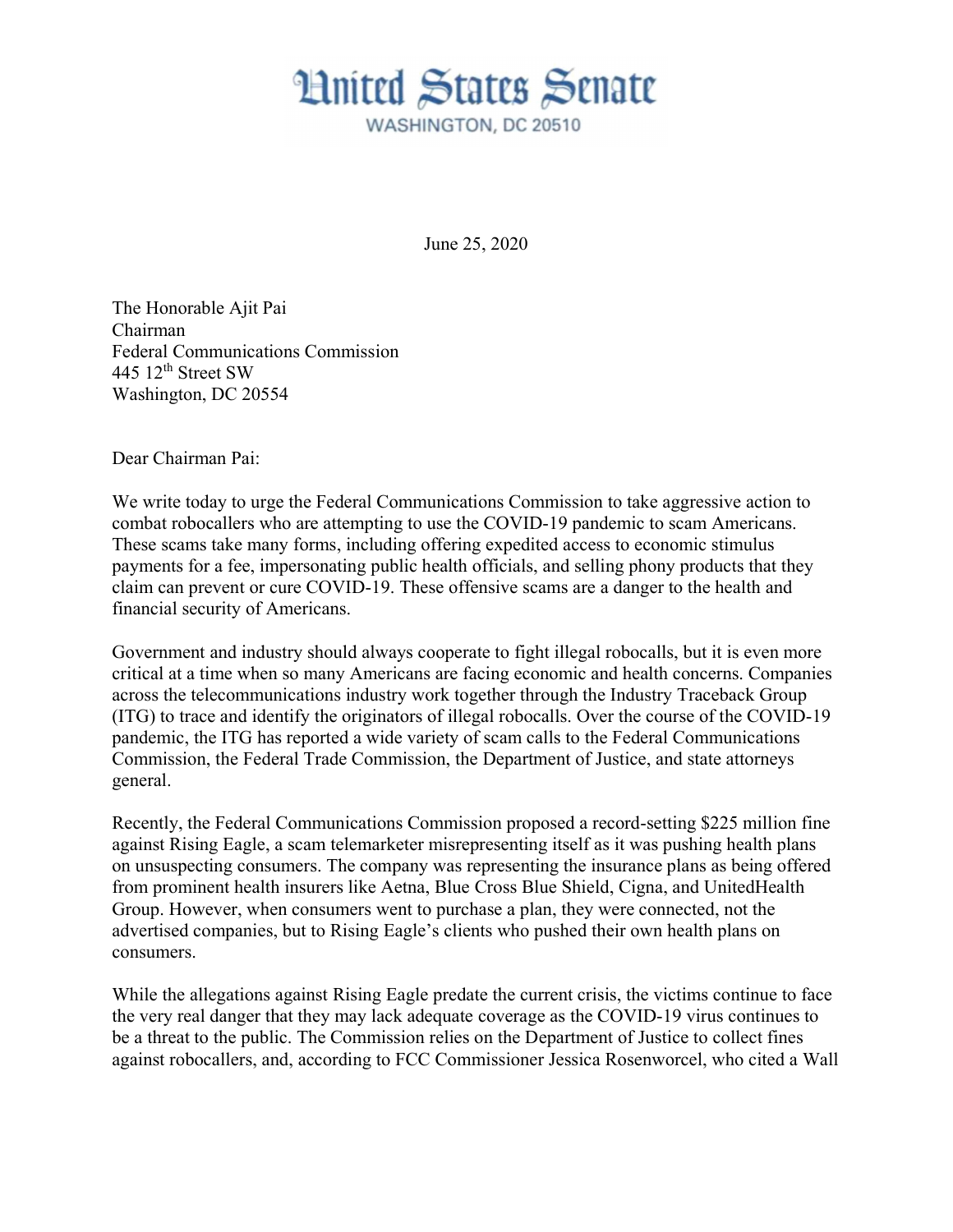Street Journal report,<sup>1</sup> a negligible amount of the hundreds of millions of dollars in FCC-levied fines against robocallers since 2015 have been actually been collected by the Department of Justice.

This poor track record raises concerns that scammers using robocalls to deceive consumers and exploit anxiety associated with the COVID-19 public health emergency will be able to act without significant fear of reprisal, and never made to disgorge the ill-gotten proceeds of their fraud.

In April and May of this year, the Federal Trade Commission and Federal Communications Commission sent letters warning six gateway providers that were enabling COVID-19-related scam robocalls, including some originating from overseas, that they cease facilitating these calls or face punitive action. Given that there are extra complications involved in investigating overseas scam robocallers, and additional difficulties to recovering criminal proceeds, it is especially important to cut off overseas scammers as quickly as possible and protect Americans. At a time when anxiety over health and economic matters is increasing, our agencies protecting Americans from scams and fraud must be extra vigilant.

To further understand the FCC's actions in this regard, we request a response to the following questions by July 30, 2020:

- 1. Does the FCC have data that indicates how many and what categories of scams that are reported to FCC are related to COVID-19? If yes, please provide a breakdown by number and type of scam.
- 2. Please describe how you are coordinating with FTC, DOJ, and IRS to undertake enforcement actions specifically against COVID-19 related scammers.
- 3. Is additional direction needed from Congress to ensure that the FCC and DOJ work closer together and actually recoup fines that the FCC levies against robocallers? Does the FCC believe that either agency needs additional authority to collect?
- 4. Of the six gateway providers warned by the FCC and FTC in April and May to stop facilitating overseas COVID-19 scam robocalls, have all six complied with the agencies' directive? Of those that complied, please describe the actions taken by FCC to ensure continued compliance.

<sup>&</sup>lt;sup>1</sup> Sarah Krouse, The FCC Has Fined Robocallers \$208 Million. It's Collected \$6,790, Wall Street Journal (2019)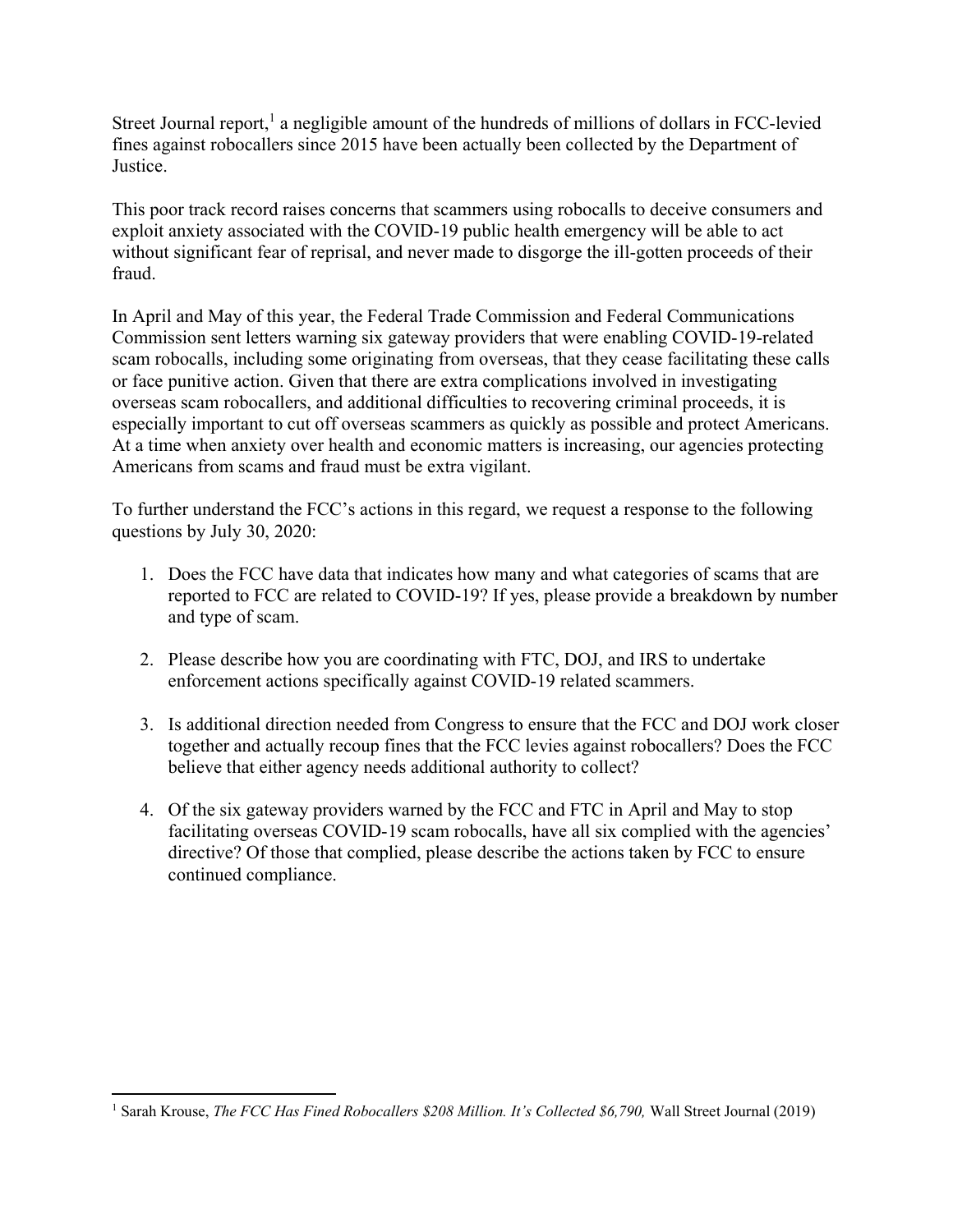Thank you for your attention to this matter, and we look forward to your response.

Sincerely,

Meggie Harran 15/ Thomas R. Carper

Margaret Wood Hassan Thomas R. Carper United States Senator United States Senator

cc: Commissioner Michael O'Rielly cc: Commissioner Brendan Carr cc: Commissioner Jessica Rosenworcel cc: Commissioner Geoffrey Starks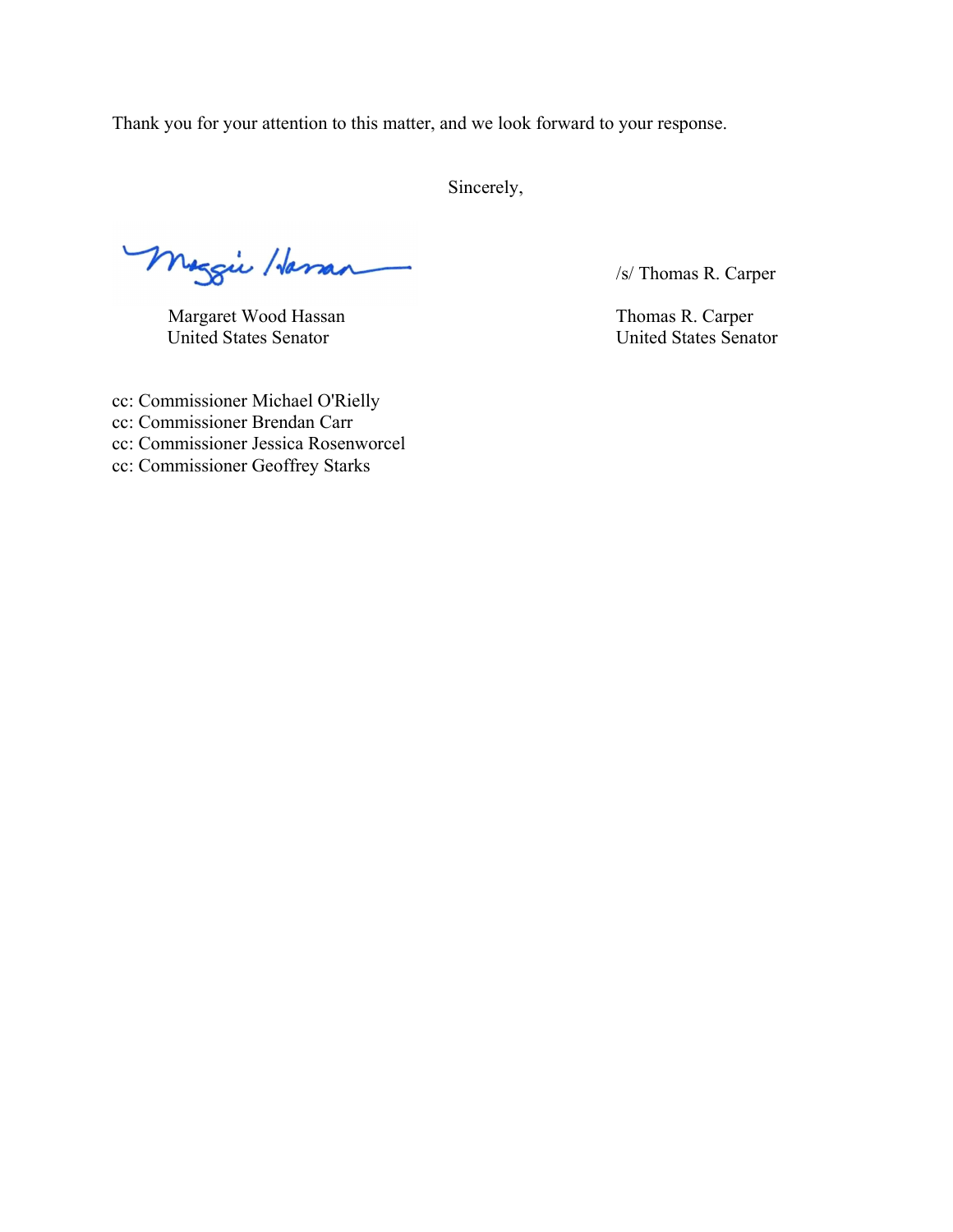June 25, 2020

The Honorable Charles Rettig Commissioner Internal Revenue Service 1111 Constitution Avenue NW Washington, DC 20224

Dear Commissioner Rettig:

We write today to urge the Internal Revenue Service (IRS) to take aggressive action to combat robocallers who are attempting to use the COVID-19 pandemic to scam Americans. These scams take many forms, including offering expedited access to economic stimulus payments for a fee, impersonating public health officials, and selling phony products that they claim can prevent or cure COVID-19. These offensive scams are a danger to the health and financial security of Americans.

Government and industry should always cooperate to fight illegal robocalls, but it is even more critical at a time when so many Americans are facing economic and health concerns. Companies across the telecommunications industry work together through the Industry Traceback Group (ITG) to trace and identify the originators of illegal robocalls. Over the course of the COVID-19 pandemic, the ITG has reported a wide variety of scam calls to the Federal Communications Commission, the Federal Trade Commission, the Department of Justice, and state attorneys general.

The IRS has been working around the clock to process and send out stimulus payments to Americans. Granite Staters have so far received more than \$1.1 billion in CARES Act stimulus payments and ensuring that those payments make it to the correct recipient is a critical part of our economic response to COVID-19. These payments are targeted by scammers and used to trick and defraud Americans, depriving them of their cash assistance and, ultimately, weakening our economic response and recovery. In April, we sent a letter to you urging cooperation and communication among the IRS, the Federal Communications Commission, and the Federal Trade Commission to protect consumers from stimulus payment fraud, and asking the IRS to implement the Government Accountability Office's identity protection recommendations from a 2018 report (GAO-18-418) in a timely manner.

To further understand the IRS' actions in this regard, we request a response to the following questions by July 30, 2020: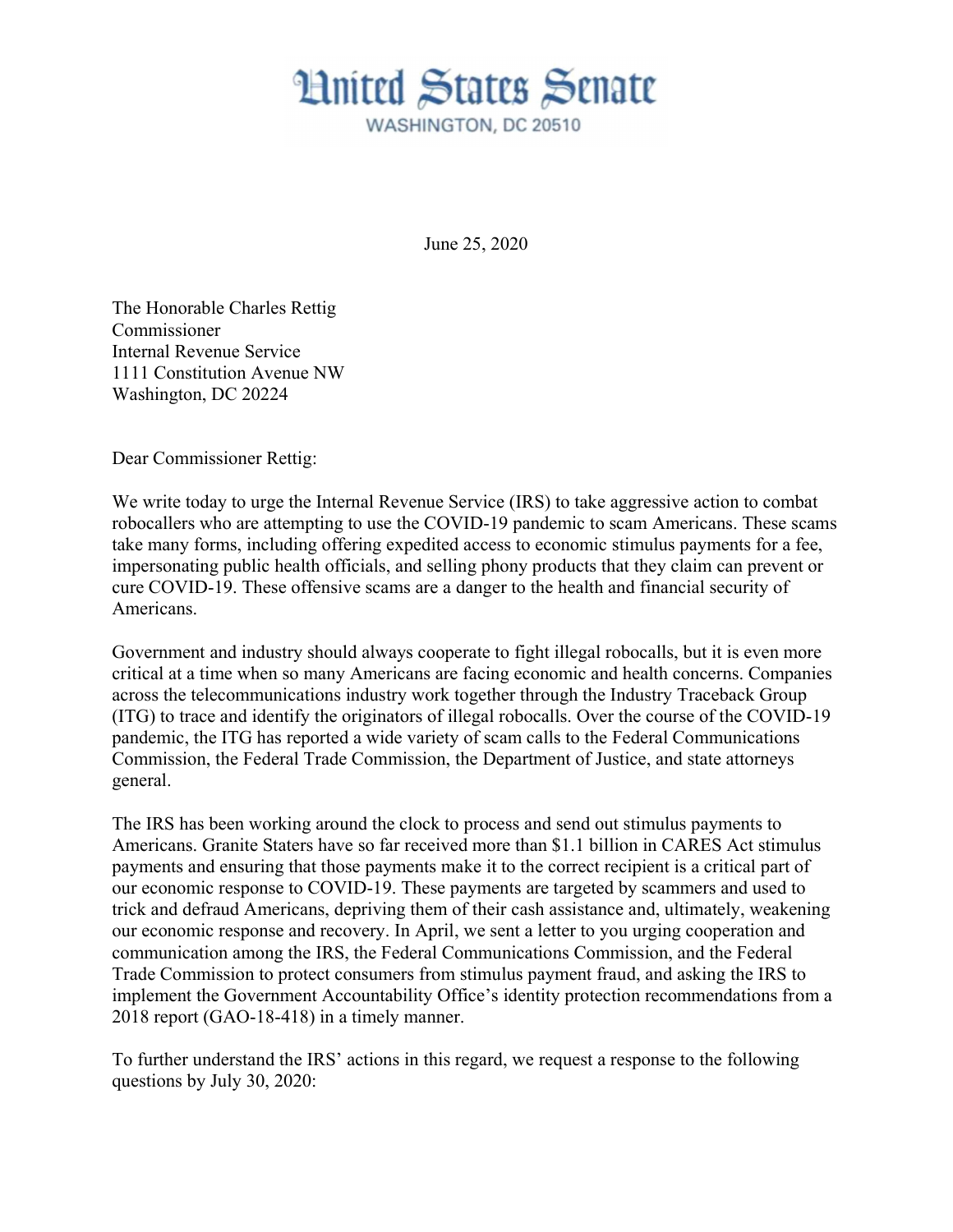- 1. Does the Internal Revenue Service have data that indicates how many and what categories of scams that are reported to the IRS are related to COVID-19? If yes, please provide a breakdown by number and type of scam.
- 2. Please describe how you are coordinating with Federal Trade Commission, Department of Justice, and Federal Communications Commission to undertake enforcement actions specifically against COVID-19 related scammers.
- 3. Is the Internal Revenue Service developing or planning to conduct a "lessons learned" or after-action analysis on how communications, both internal and external, could be strengthened in the event that Congress authorizes further stimulus payments?

Thank you for your attention to this matter, and we look forward to your response.

Sincerely,

Meggie Hassan 1s/ Thomas R. Carper

Margaret Wood Hassan Thomas R. Carper United States Senator United States Senator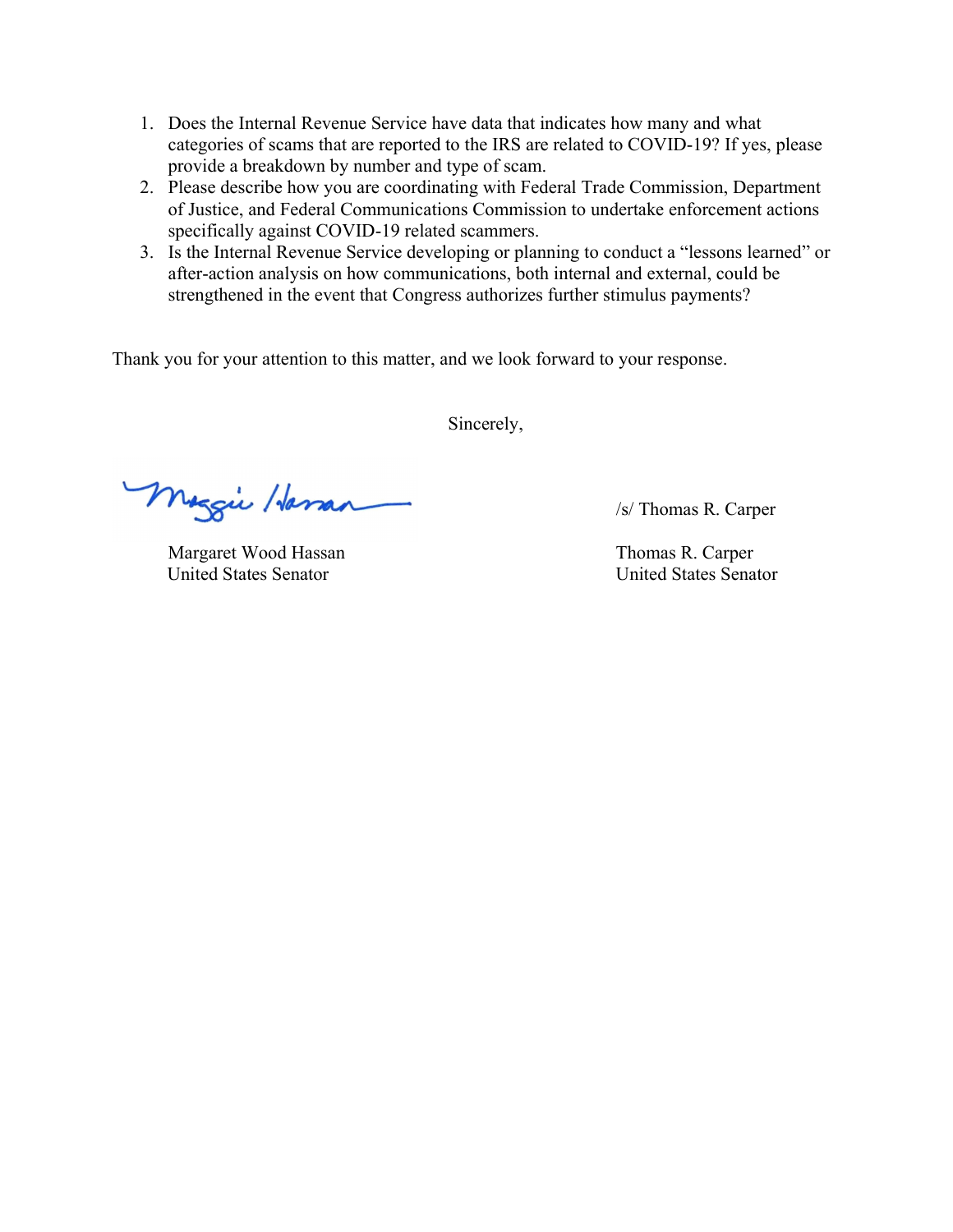June 25, 2020

The Honorable Joseph J. Simons Chairman Federal Trade Commission 600 Pennsylvania Avenue, Northwest Washington, DC 20580

Dear Chairman Simons:

We write today to urge the Federal Trade Commission to take aggressive action to combat robocallers who are attempting to use the COVID-19 pandemic to scam Americans. These scams take many forms, including offering expedited access to economic stimulus payments for a fee, impersonating public health officials, and selling phony products that they claim can prevent or cure COVID-19. These offensive scams are a danger to the health and financial security of Americans.

Government and industry should always cooperate to fight illegal robocalls, but it is even more critical at a time when so many Americans are facing economic and health concerns. Companies across the telecommunications industry work together through the Industry Traceback Group (ITG) to trace and identify the originators of illegal robocalls. Over the course of the COVID-19 pandemic, the ITG has reported a wide variety of scam calls to the Federal Communications Commission, the Federal Trade Commission, the Department of Justice, and state attorneys general.

As the federal agency tasked with protecting consumers, the Federal Trade Commission (FTC) is on the front lines and protecting Americans from predatory robocallers. The Commission has recorded more than 1,000 reports of fraud in New Hampshire so far for 2020. Commission data indicated that fraud has caused approximately \$1.5 million in losses to Granite Staters, a figure that represents an increase of more than \$1 million dollars more in reported losses when compared to the same period in time in 2019.

The figures from Delaware this year are equally troubling. The FTC has recorded 1,035 reports of fraud, amounting to \$1.4 million in losses to Delawareans. As such, we are concerned for the people of our states, and Americans across the country, who are victims of fraud during a time of national crisis. It is our hope that federal agencies are working with each other and state attorneys general to combat fraud and protect consumers.